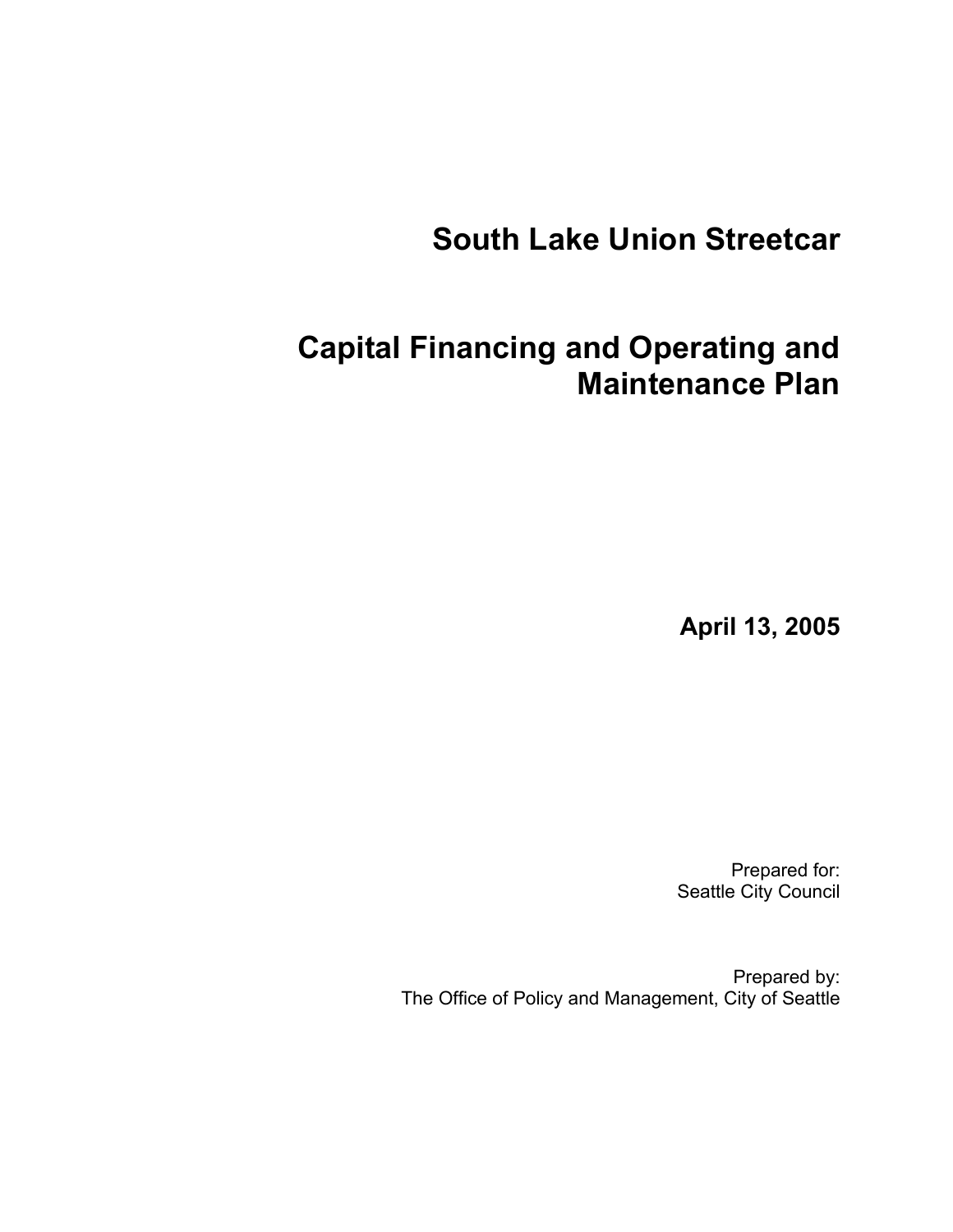### **Table of Contents**

## **Chapter 1 Project Description Chapter 1 Page 1** Figure 1 – Project Area Map **Chapter 2 Capital Financing Plan Page 6 Page 6** Private Sector Contribution: Local Improvement District Private Sector Contribution: Joint Development of Maintenance Base Public Sector Contribution: State and Federal Grants Public Sector Contribution: City Property Sale Proceeds Summary of Capital Financing Plan **Chapter 3 O&M Financing Plan Page 10 Page 10** Phase One Overview *Private Sector Contribution: Streetcar Sponsorship for the South Lake Union Streetcar Operations Fund*

*Private Sector Contribution: Bulk Pass Purchases for the South Lake Union Streetcar Operations Fund* 

*Phase One: Summary of Sources and Uses* 

Phase Two Overview

*Phase Two: Summary of Sources and Uses* 

Summary of Operating and Maintenance Financing Plan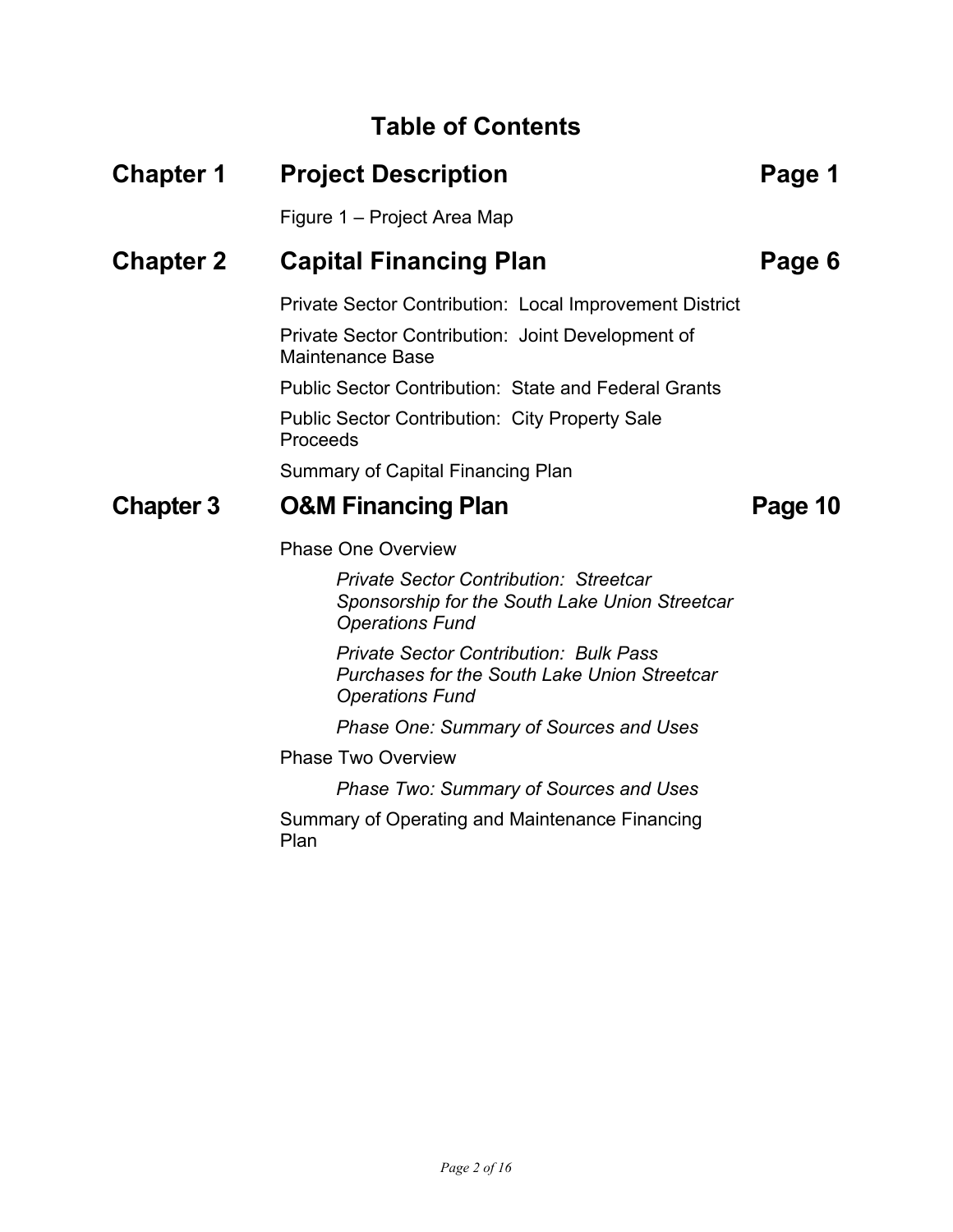The City of Seattle, in cooperation with the U.S Department of Transportation Federal Transit Administration (FTA), proposes to construct a new streetcar line to serve the downtown, Denny Triangle and South Lake Union areas of Seattle. This line would provide local transit service, connect to the regional transit system, accommodate economic development, and contribute to neighborhood vitality. The project elements and construction are discussed in detail in the *South Lake Union Streetcar Project Description Memo* (Parsons Brinckerhoff, March 2005).

The proposed South Lake Union Streetcar would begin in the vicinity of the intersection of Westlake Avenue and Olive Way/5<sup>th</sup> Avenue in downtown Seattle (see Figure 1-1). It would extend north through the Denny Triangle and South Lake Union neighborhoods and terminate in the vicinity of Fairview Avenue N and Ward Street near the Fred Hutchinson Cancer Research Center. The line would connect these neighborhoods and destinations with the regional transit hub at Westlake Center, which will be a major connection point for light rail, buses and monorail. The length of the proposed streetcar line is approximately 1.3 miles in each direction (2.6 track miles total) and the tracks and stops would be constructed entirely within existing right-of-way. The project would include three new traffic signals.

The streetcar would share the street with automobile traffic. Initially, the streetcar is expected to operate for 15 hours per day (roughly 6 a.m. to 9 p.m.), with fifteen minutes between cars. Ultimately, the system is expected to operate for 18 hours per day (roughly 5 a.m. to 11 p.m.), with ten minutes between cars.

As shown in Figure 1-1, streetcar stops would typically be side-platform, corner-curb bulbs located within the parking lane at the far side of an intersection. Two stops would be center platform configurations: one within Fairview Avenue N at the Fred Hutchinson campus and one in the railbank north of Valley Street adjacent to South Lake Union Park.

Bi-directional, low-floor, single-car, articulated streetcars are proposed. They are typically 66 feet long, 11.5 feet high and 8 feet wide and run on standard-gauge tracks. The streetcar would be powered by an overhead electrical system similar to those used by streetcars in cities such as Tacoma, Wash. and Portland, Ore. The low-floor car technology is designed to meet all requirements of the Americans with Disabilities Act and to maximize ease of boarding and alighting for all passengers. To assure wheelchair access, curb heights at the accessible doorways will be 10 inches high. These curbs are higher than standard, but will not preclude joint streetcar/bus stops.

Fare collection is expected to be via "proof of payment" with riders being required to have monthly passes, tickets, or other prepaid fare instruments. Validated tickets for the streetcar will be sold by ticket vending machines on the vehicle, eliminating the need for wayside fare vending equipment. Regular transit fares would be collected for all SLU streetcar trips; only the southern terminus is within the current "ride free zone." Fare inspection will be required to ensure that riders have paid their fare.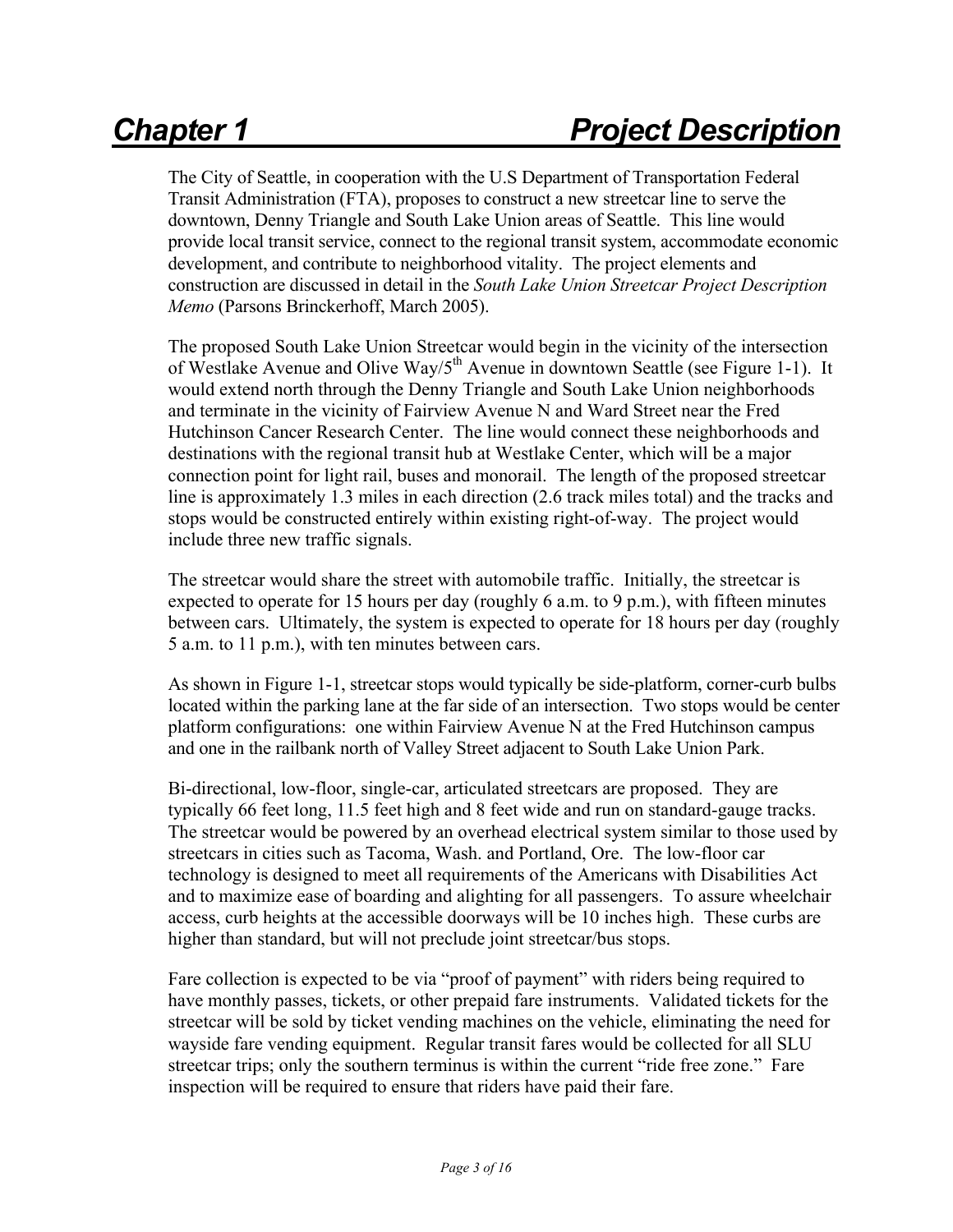A maintenance facility at the southwest corner of Fairview Avenue N and Valley Street is also planned as part of this project. The maintenance facility building would be approximately 100 x 70 feet. Two additional yard storage tracks would also be provided. Daily vehicle maintenance and inspections and minor repairs would be completed at the facility.

In the typical construction method for the streetcar track system, the top 12 to 18 inches of pavement would be removed and replaced with rail-embedded reinforced concrete slabs within a trench approximately eight feet wide. This project would also involve upgrading the stormwater detention system, relocation of utilities, and installation of traction power substations.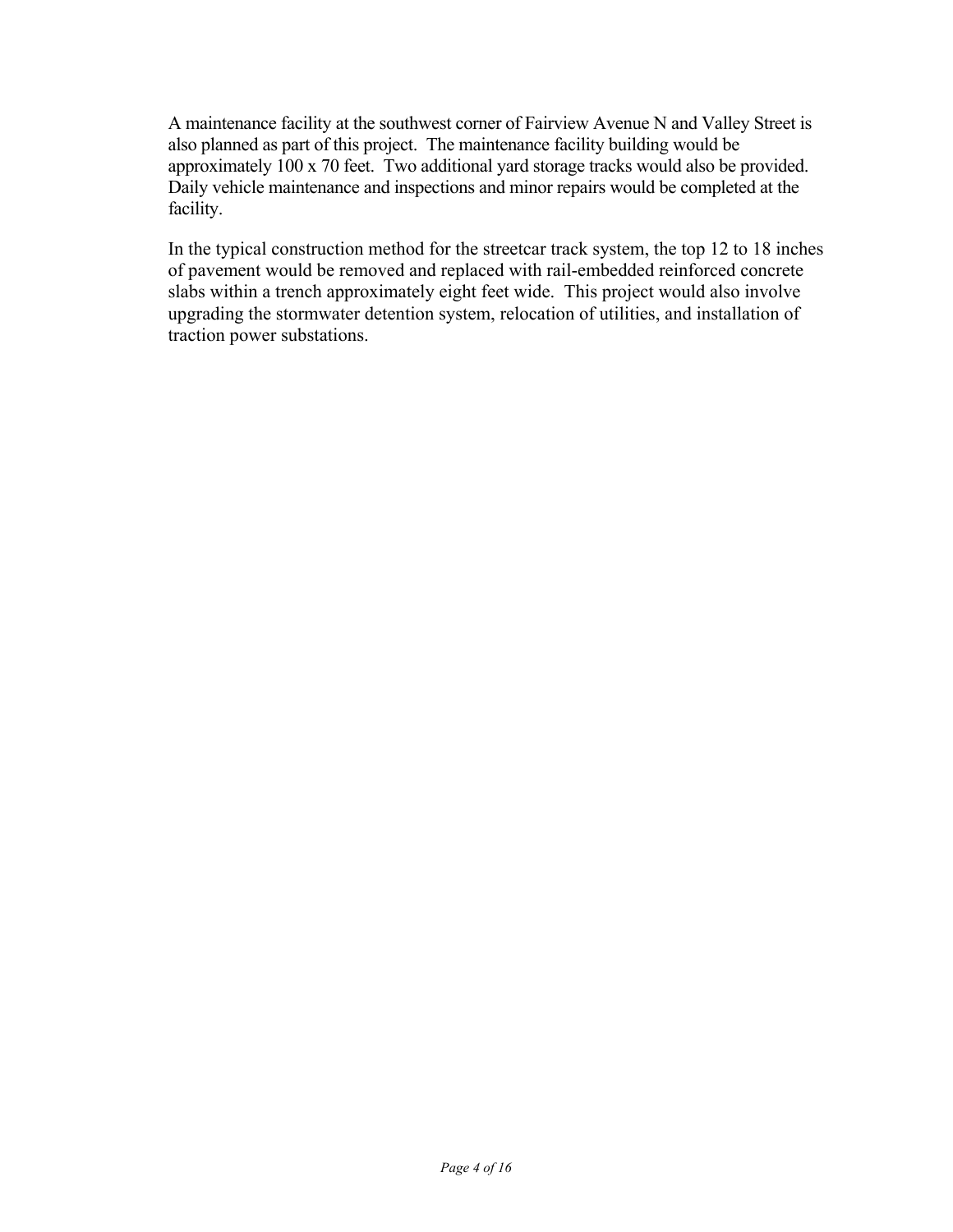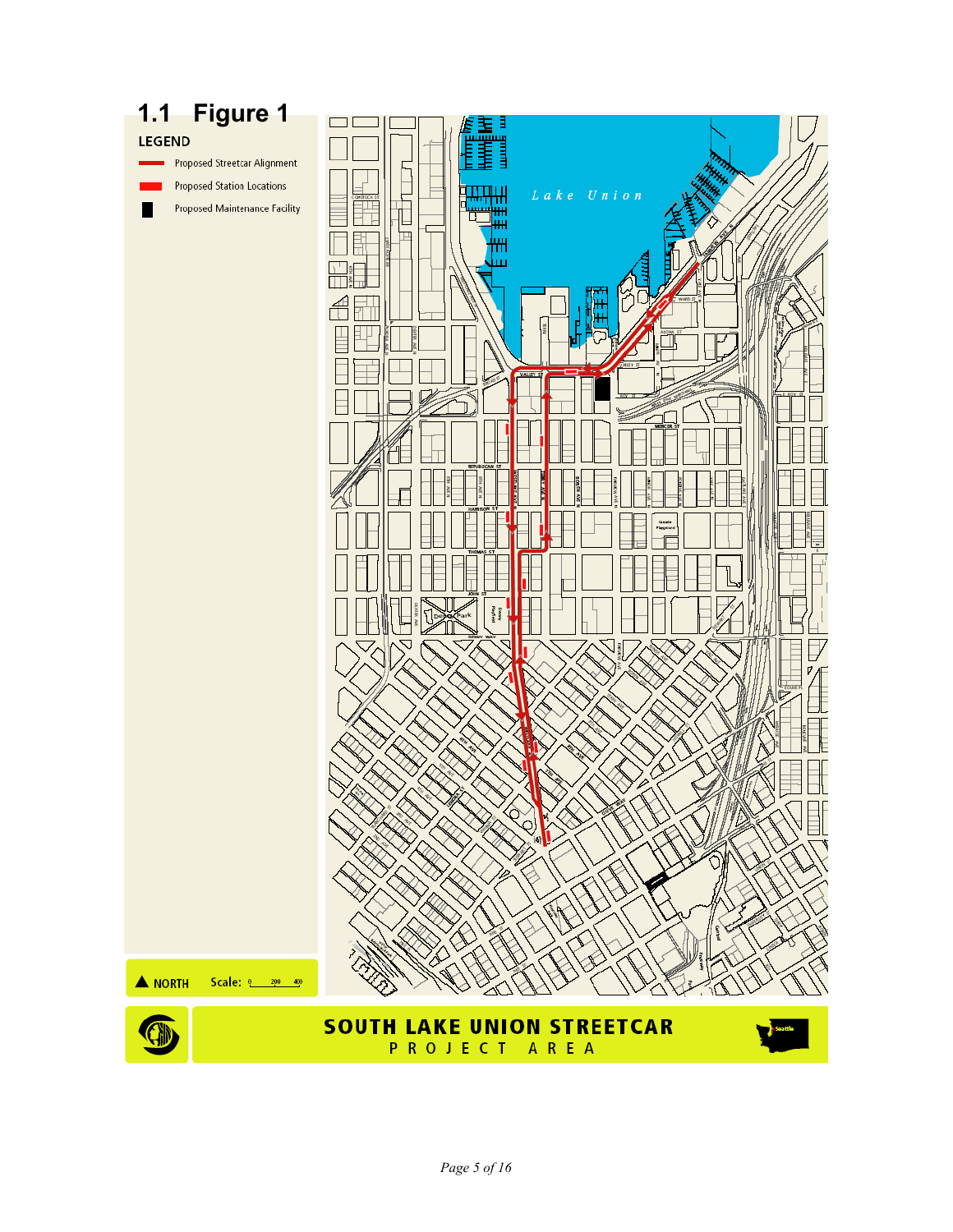The total capital cost to construct the South Lake Union Streetcar is estimated at \$47.5 million  $(2006 \text{ dollars})^1$ . The city of Seattle proposes to fund this project through a combination of public and private sources. At 30 percent of design and engineering, nearly 85 percent of the total capital cost has been identified with a private sector contribution of 58 percent of the total capital costs.

## **2.1 Private Sector Contribution: Local Improvement District**

One reason that streetcar systems have become attractive modes of urban transportation is their ability to attract private sector contributions. The 2004 *Seattle Streetcar Network and Feasibility Analysis* completed by Parsons Brinckerhoff identified this ability as a characteristic of streetcars.

Streetcars often attract private funding. Private property owners have contributed to capital costs through various means, including the formation of a Local Improvement District ... thus reducing the public's share of the capital cost.

The city's experience with the Waterfront Streetcar confirms this premise. In 1981, waterfront businesses formed a local improvement district (LID) to contribute \$1.1 million to the construction of the waterfront streetcar.

The proposal to develop a streetcar in South Lake Union has also attracted property owner support. Area property owners formed a group called Build the Streetcar to advocate for and support creating a \$25 million LID to contribute to the construction of this system.

The city of Seattle is currently in the process of establishing this LID through a City Council-initiated special benefits study.<sup>2</sup> The Council is following the steps identified in the Municipal Research Services Center's Local Improvement District manual. A milestone in this process the determination that an LID is feasible.

When the probable increased market value range derived from this preliminary analysis is greater than the proposed assessment, the LID project is concluded to be feasible without modification  $3$ 

<sup>&</sup>lt;sup>1</sup> Page 6, South Lake Union Streetcar Project: Preliminary Engineering Capital Cost Report, Parsons Brinckerhoff, April 13, 2005.

<sup>&</sup>lt;sup>2</sup> Seattle City Ordinance 121567, passed August 16, 2004.

 $3$  Ordinance 121567, Attachment A: Special Benefit Study description from the Municipal Research Services Center's Local Improvement District Manual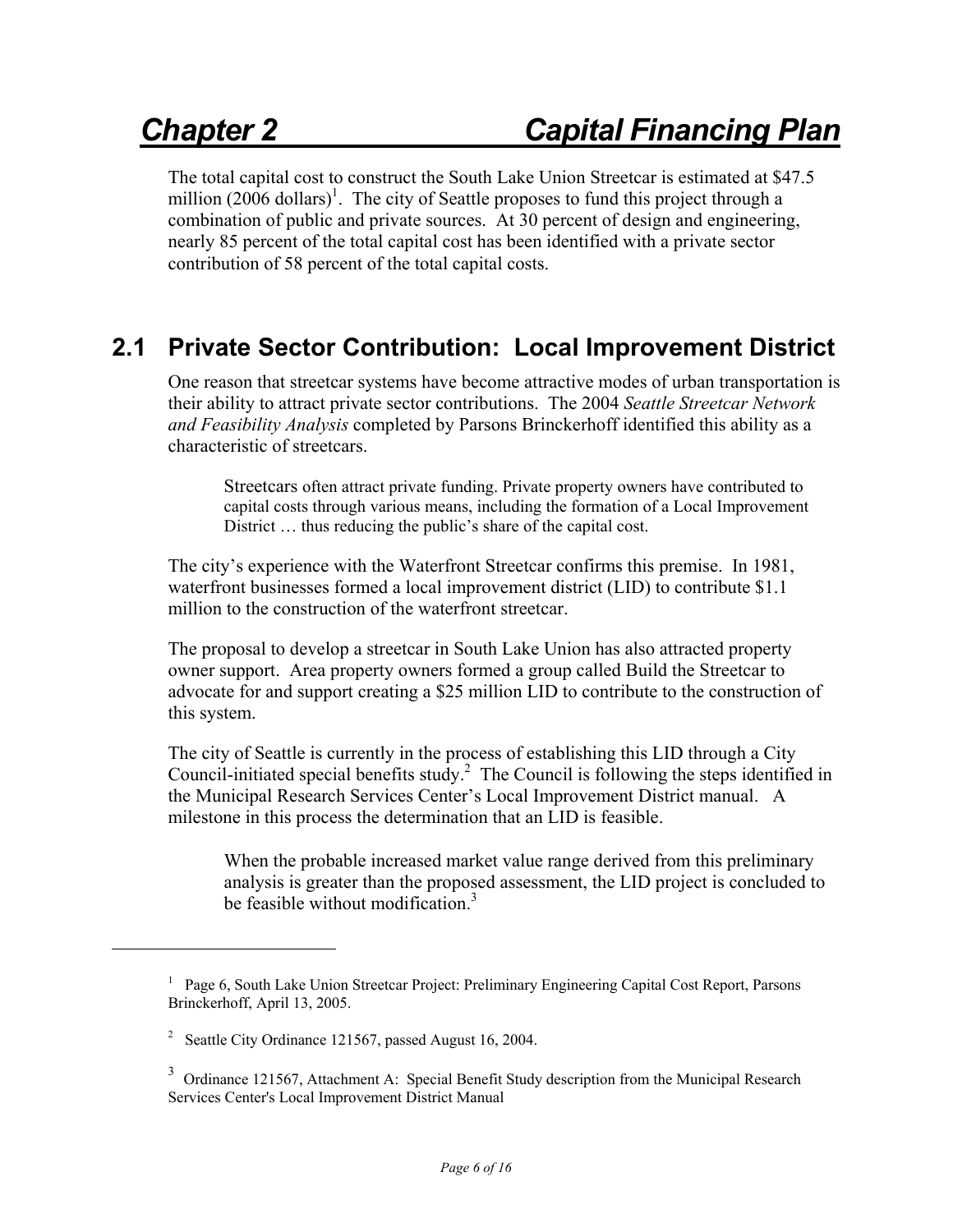An initial assessment by appraiser Peter Shorett in 2002 concluded that the increase in property value due to the streetcar would be in excess of \$25 million, and therefore, an LID could be feasible. Shorett's initial analysis, combined with the Council-initiated special benefit study should lead to determining that the LID is feasible. This proposed financing plan includes a \$25 million property owner LID as a component of the capital financing plan.

### **2.2 Private Sector Contribution: Joint Development of Maintenance Base**

An innovative model of private sector involvement is the joint development or sale of development rights above the maintenance base. The Center for Transit Oriented Development report (Appendix A) notes that "the development potential from transit extends beyond the station areas to land adjacent to and above the transit maintenance facilities." Los Angeles, Chicago and Tampa, Fla. are using development rights associated with transportation maintenance facilities as mechanisms to fund transit projects.

In South Lake Union, the candidate maintenance base is located at the southwest corner of Fairview Avenue N and Valley Street. The lot is approximately 32,000 square feet (132 x 240 feet). The maintenance facility building would be 100 x 70 feet, with 9,000 square feet of usable space, including 2,000 square feet of space located on a second level.

The city of Seattle commissioned a report by Heartland to determine the market value of the development rights above this proposed maintenance facility. Heartland analyzed this development potential for both a typical commercial and residential project (Appendix B). The consultants concluded that a residential development would be the highest and best use and that "a residential developer could likely pay from \$2.7 to \$3.4 million" for these development rights.<sup>4</sup> This proposed financing plan includes \$2.5 million from the sale of development rights above the maintenance facility for the South Lake Union Streetcar.<sup>5</sup>

<sup>&</sup>lt;sup>4</sup> Page 4, Heartland Memorandum March 29, 2005 (Appendix B).

<sup>&</sup>lt;sup>5</sup> The total value of the development rights was reduced to reflect the build-out scenario for the maintenance facility.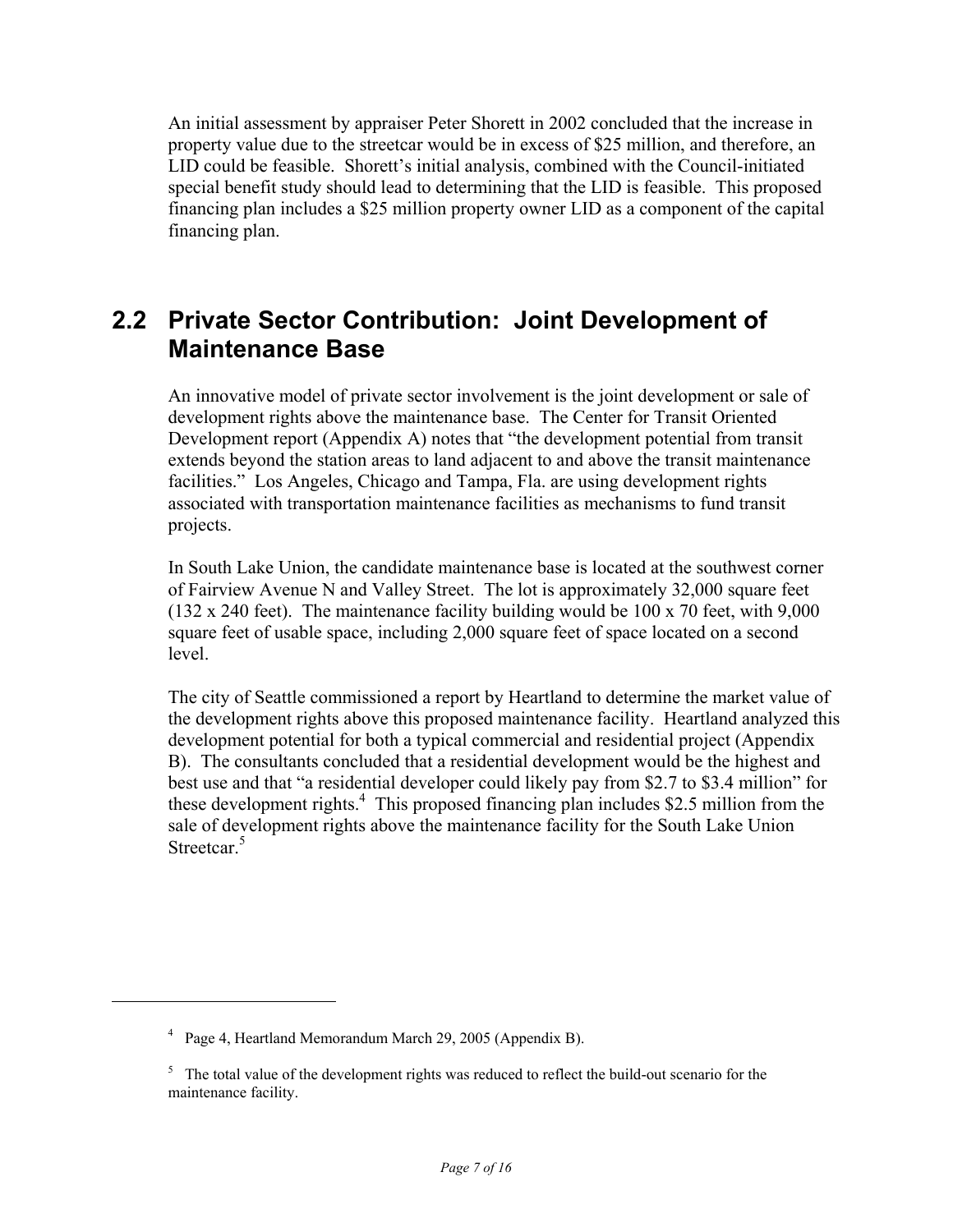## **2.3 Public Sector Contribution: State and Federal Grants**

The South Lake Union Streetcar has demonstrated success in attracting federal and state funds. To date, \$12.34 million of state and federal funds have been secured for this project. These include:

| <b>Grants Secured</b>                 |              |
|---------------------------------------|--------------|
| Grant (Source)                        | Amount       |
| PSRC (FTA Formula 5307 2003-2004)     | \$1,274,490  |
| Federal Appropriation (FHWA FY2004)   | \$3,000,000  |
| PSRC (FTA Formula 5307 2005-2006)     | \$1,219,048  |
| PSRC (FTA Competitive 5307 2006)      | \$2,850,000  |
| Federal Appropriation Request FY 2005 | \$1,000,000  |
| <b>State Budget Appropriation</b>     | \$3,000,000  |
| <b>Total Secured</b>                  | \$12,343,538 |

In addition, the city of Seattle is continuing to work with our state and federal partners to construct the South Lake Union Streetcar. Current funding requests or planned grant applications total more than \$6 million. These include:

| Grant (Source)                   | Amount      | Comment                                                        |
|----------------------------------|-------------|----------------------------------------------------------------|
| PSRC (FTA Competitive 5307 2006) | \$150,000   | <b>Contingent Upon</b><br>Level of Regional<br>Apportionments  |
| Federal Appropriation (FY2006)   | \$3,000,000 | Pending<br>Congressional<br>Approval of 2006<br>Appropriations |
| 2006 EDA Grant                   | \$3,000,000 | SDOT will resubmit<br>project in 2005                          |
| <b>Total Pending</b>             | \$6,150,000 |                                                                |

### **Grants Pending/Future**

## **2.4 Public Sector Contribution: City Property Sale Proceeds**

In 2001, the city of Seattle sold eight surplus properties in South Lake Union for \$20.2 million. In June of 2001, the City Council adopted policy guidelines for the distribution of these proceeds. These guidelines directed the city to allocate approximately \$9 million to "transportation improvements in the South Lake Union area." <sup>6</sup> In Resolution 30334, the Council established the criteria for selecting a transportation project:

• Cost-effectiveness of project;

<u>.</u>

<sup>6</sup> Resolution 30334, passed 7-2, June 25, 2001.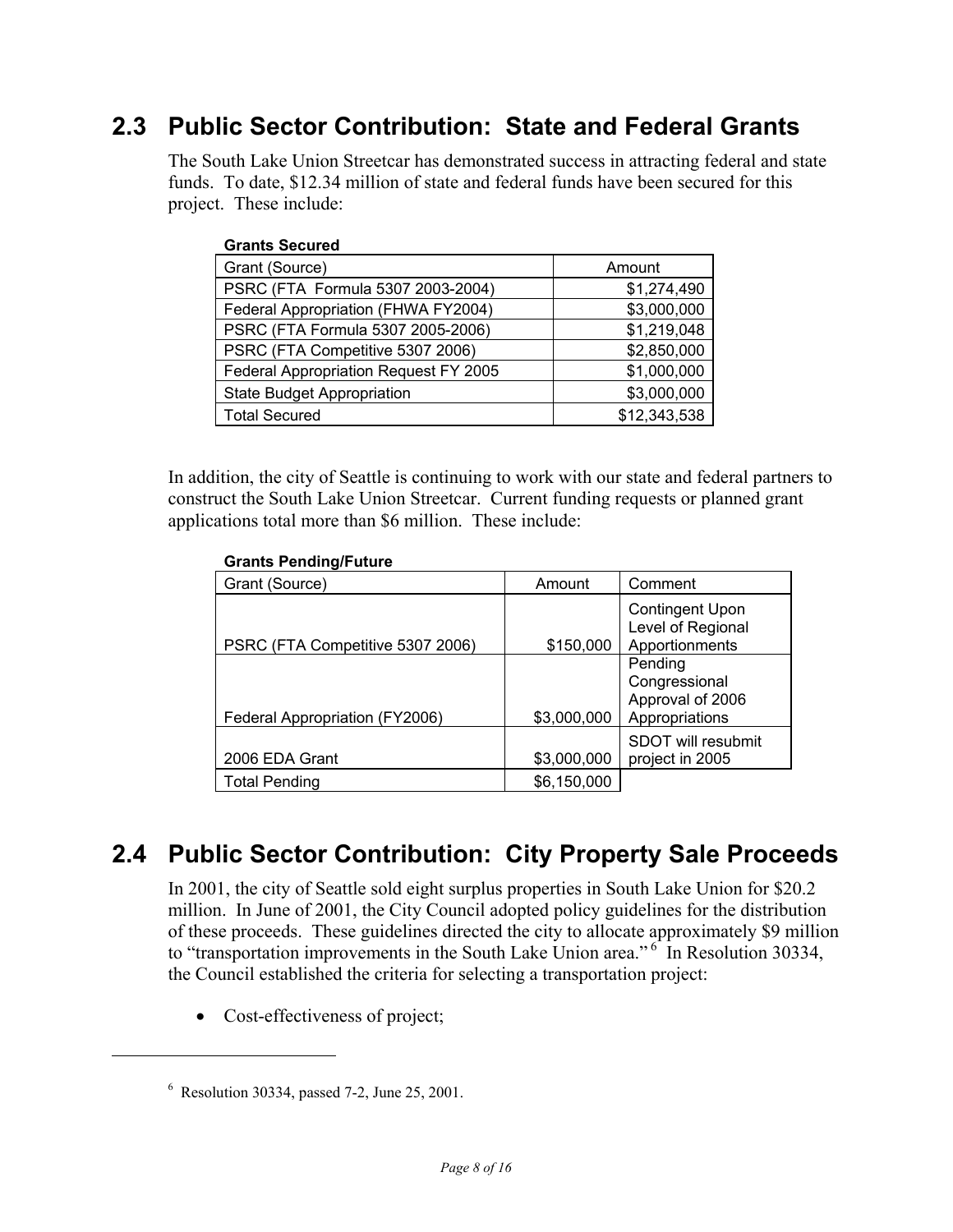- Consistency with the public policy goals in Resolution  $30080$ ;
- The benefits to the neighborhood;
- The benefits to the broader region;
- Consistency with the neighborhood plan; and
- The degree to which the project leverages outside funds.

Of the \$9 million, \$5.4 million of the South Lake Union property sales proceeds remains to be obligated for transportation. The Executive proposes to utilize a portion of these funds to fill any remaining capital gap after state and federal sources are exhausted.

## **2.5 Summary of Capital Financing Plan**

The city has identified just under \$40 million of the \$47.5 million needed to build the streetcar. The remaining \$7.7 million gap will be filled primarily through additional state and federal grants and appropriations. A secondary source to fill any remaining gap will be a portion of the



require the use of city of Seattle general funds.

 $^7$  Among the public policy goals identified in Resolution 30080 are "h) to encourage alternative forms of transportation including public transit," and "o) to catalyze economic development and revitalization in the area, consistent with the neighborhood plan."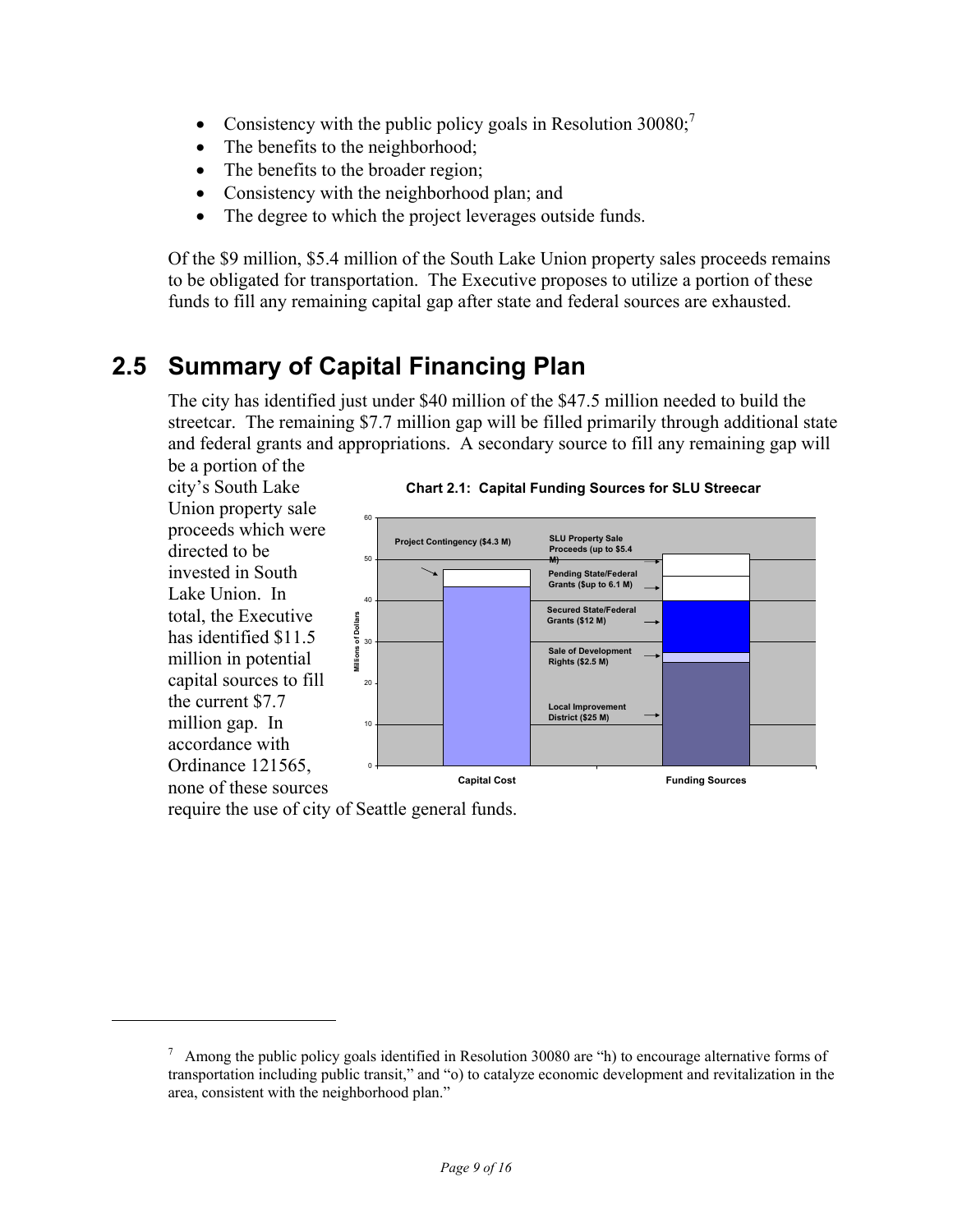$\overline{a}$ 

This operations and maintenance financing plan assumes that the South Lake Union Streetcar system will be operated by King County Metro. While Metro will operate the line, the streetcar will require investment from the city and other agencies or organizations to cover operating costs. Initially, service would operate every 15 minutes over a 15-hour service day, from approximately 6 a.m. to 9 p.m. The initial year's cost of operations and maintenance is expected to be \$1.51 million (2004 dollars), while subsequent years at this service level will cost \$1.37 million (2004 dollars).<sup>8</sup>

The Operations and Maintenance Financing Plan is an innovative partnership between the City of Seattle, King County Metro and the private sector. This plan is divided into two phases. Phase one will begin in mid-2007 with the initial SLU Streetcar service. Phase two will begin when in the summer of 2009, when Sound Transit's LINK Light Rail or the Seattle Monorail Project's Green Line establish transit service in Seattle.

### **3.1 Phase One Overview**

During the first phase of operations, the city of Seattle will contract with King County Metro to operate and maintain the South Lake Union Streetcar. It is the intent of the city of Seattle and King County Metro to enter into an interlocal agreement which will define the specific details of the operations and maintenance plan.<sup>9</sup>

For this analysis, the city of Seattle assumes that the initial year of operation, from mid-2007 to mid-2008, will cost \$1.6 million.<sup>10</sup> The second year of phase one, from mid-2008 to mid-2009, will cost \$1.5 million for operations and maintenance. The total cost of service from 2007 to mid-2009 is estimated at \$3.18 million.

| <b>Operations Expense</b> |             |  |  |  |  |
|---------------------------|-------------|--|--|--|--|
| 2007                      | \$814,176   |  |  |  |  |
| 2008                      | \$1,592,649 |  |  |  |  |
| 2009                      | \$777,118   |  |  |  |  |
| <b>Total Phase One</b>    | \$3,183,943 |  |  |  |  |

The operations of this service will be funded through three sources. In accordance with Ordinance 121565, none of these sources requires the use of city of Seattle general funds.

<sup>&</sup>lt;sup>8</sup> Page 5-4, South Lake Union Streetcar Project Preliminary Engineering Operating and Maintenance Plan, April 13, 2005, Parsons Brinckerhoff.

<sup>&</sup>lt;sup>9</sup> See Draft Memorandum of Intent between the city of Seattle and King County Metro (Appendix C).

 $10$  This first year of operations is higher due to start-up costs. Operations and maintenance costs are escalated at 2.44% per year from 2004 to 2007 to estimate year one operations.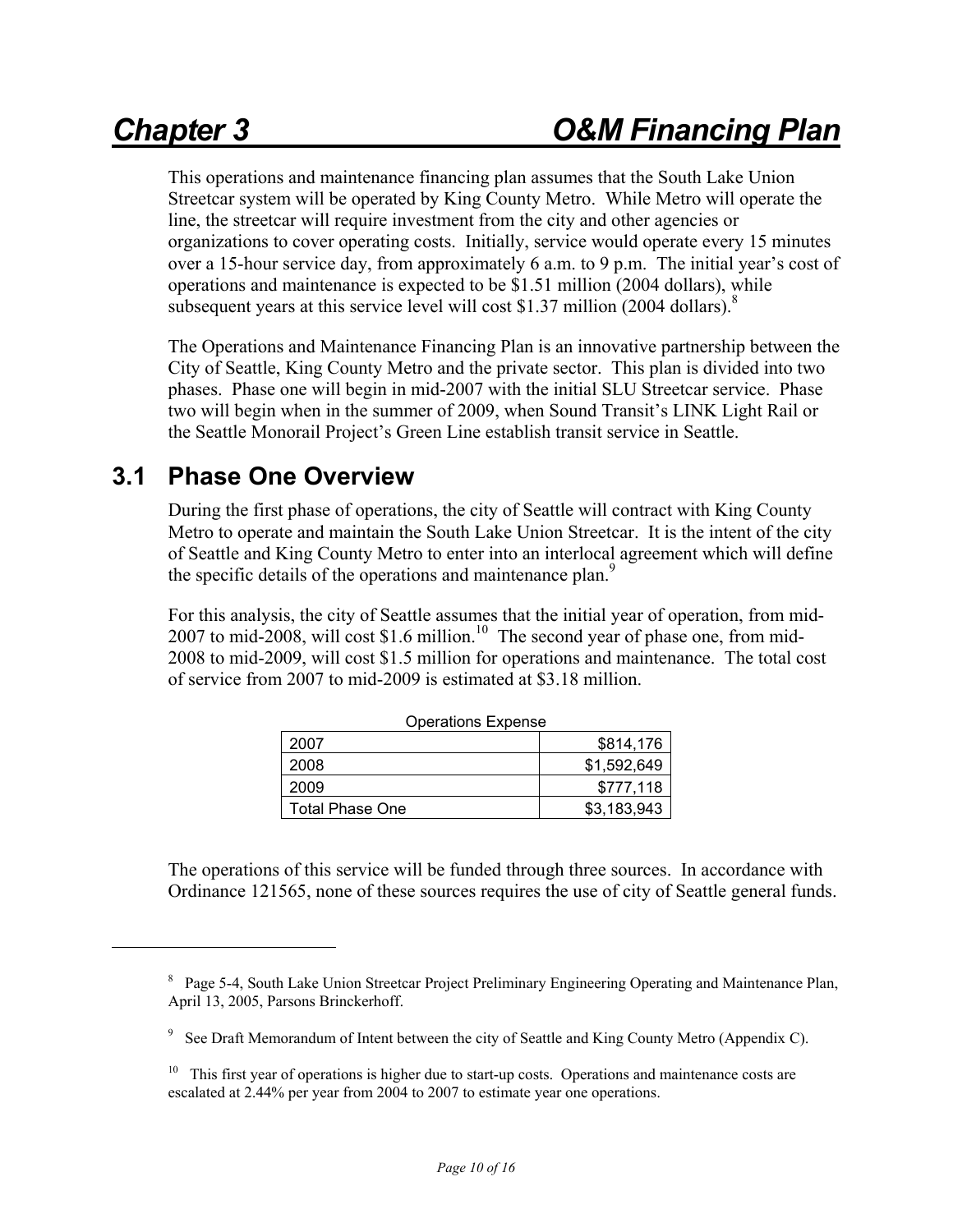- Farebox recovery. The farebox recovery is based upon the ridership projections. Initial ridership is estimated between 330,000 and 380,000. By the time that South Lake Union is fully developed, between 1.1 and 1.2 million riders are projected to use the system. The South Lake Union Streetcar will be fully integrated into the Metro fare system, which is currently \$1.25 for a one-zone, off-peak fare. For this O&M Financing plan, an average fare per boarding of 75 cents is used.
- FTA Formula Funds. As the owner of the South Lake Union Streetcar, Seattle will be eligible for Federal Transit Administration 5307 and 5309 formula funds. Based on projections, the South Lake Union Streetcar will generate \$125,000 in  $2007^{11}$
- South Lake Union Streetcar Operations Fund. This fund will be capitalized through a combination of the sale of sponsorships and the bulk purchase of streetcar passes.

### **3.2 Private Sector Contribution: Streetcar Sponsorship for the South Lake Union Streetcar Operations Fund**

The South Lake Union streetcar is expected to attract hundreds of thousands of citizens, commuters and tourists. The Executive proposes to leverage this interest into additional private sector support of the streetcar service. According to the Center for Transit Oriented Development, "increasingly cash-strapped government entities are using corporate sponsorships, naming rights and other forms of advertising to raise revenues for capital and operating expenses<sup>512</sup> of transit projects.

The most notable example in the nation is the Las Vegas Monorail which expects to raise more than \$6 million per year through the sponsorship and naming rights of monorail

trains and stations. Other examples across the country may be more in scale with Seattle's South Lake Union Streetcar project.

In Tampa, Fla., a 2.3-mile streetcar line which opened in 2001, raised \$2.3 million in sponsorship sales. The streetcar sold the naming rights to the

<u>.</u>



 $11$  FTA funds are calculated by PRSC as a percentage of overall transit trips. The South Lake Union Streetcar is estimated to serve 0.15% of the regional transit trips.

<sup>&</sup>lt;sup>12</sup> Page 4, Summary of Financing Options for Seattle South Lake Union Streetcar, Center for Transit-Oriented Development, April 4, 2005 in Appendix A.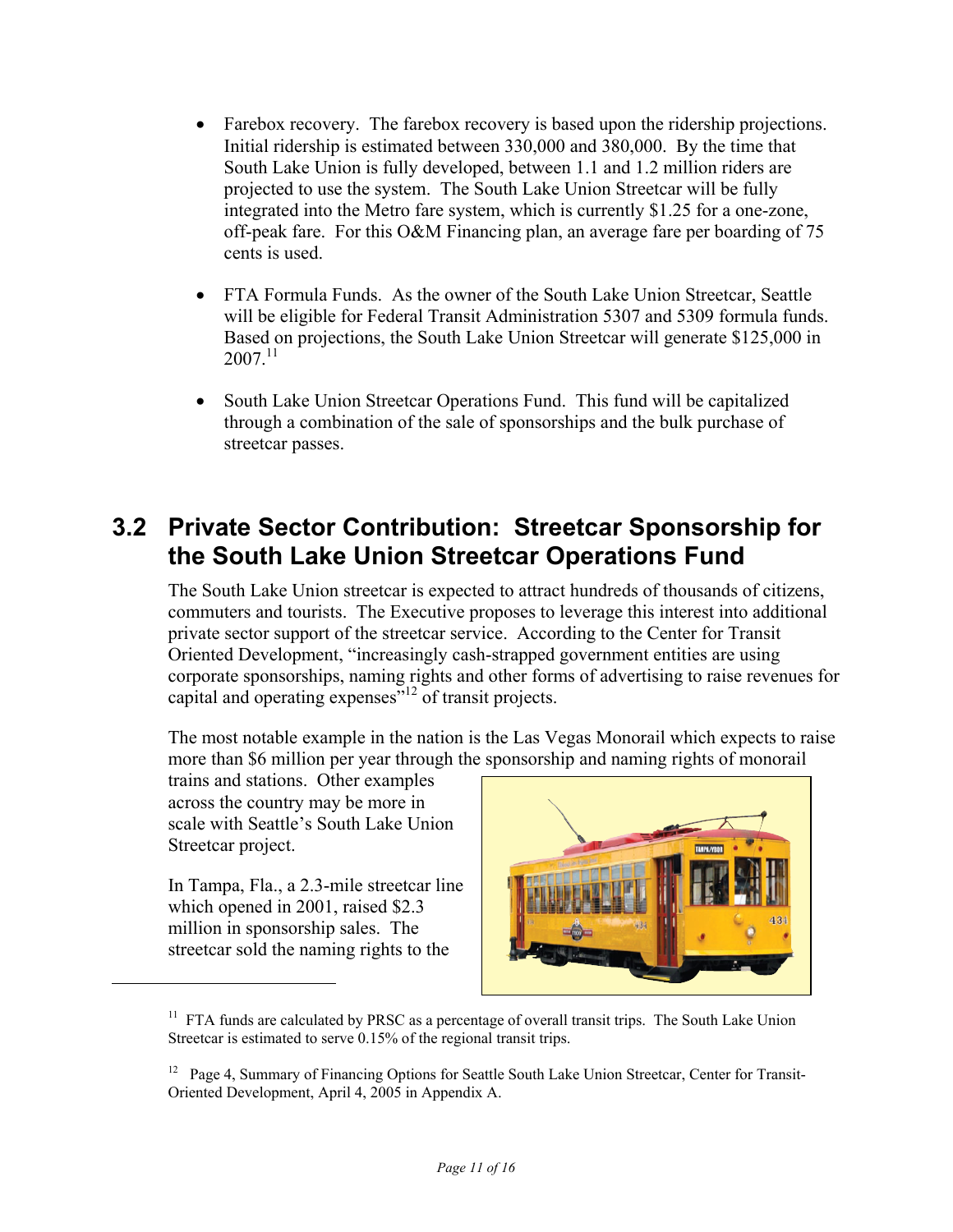entire system for \$1 million, the sponsorship of vehicles for \$250,000 and the sponsorship of stations for \$100,000. The Tampa streetcar planners structured these 10 year contracts so that the payment for these sponsorships came within the first three years, and these revenues were invested in an operations endowment.

The Central Arkansas Transit Authority's Little Rock Streetcar is also raising funds through the sponsorship of the system, streetcars and stations. According to an analysis completed by the Center for Transit Oriented Development, the city of Seattle could "generate up to \$260,000 per year"13 on sponsorships for the South Lake Union Streetcar.

The Executive proposes two options for raising operating funds through the sale of sponsorships for the SLU Streetcar line. Option one would allow an entity to purchase the naming rights to the entire system and to advertise on the vehicles. Option two would separate the sponsorship of the entire line and the sponsorship of each of the three vehicles.

These sponsorships would be structured similar to Tampa with three year payment plans for ten-year terms. Either of these options would provide the needed funds to operate and maintain the South Lake Union Streetcar for phase one, from mid-2007 to mid-2009.

| Sponsorship           | <b>Option 1</b> | <b>Option 2</b> |
|-----------------------|-----------------|-----------------|
| <b>Streetcar Line</b> |                 |                 |
| (including car wraps) | \$1,500,000     |                 |
| Streetcar Line        |                 | \$1,000,000     |
| Vehicle (3 @ \$250K)  |                 | \$750,000       |
| Station (13 @ \$100K) | \$1,300,000     | \$1,300,000     |
| Total                 | \$2,800,000     | \$3,050,000     |

### **3.3 Private Sector Contribution: Bulk Pass Purchases for the South Lake Union Streetcar Operations Fund**

The businesses along the South Lake Union Streetcar corridor are also potential contributors to the operations and maintenance costs of the system. As in Portland, Ore., the city of Seattle will provide for a mechanism for area businesses to purchase bulk passes for employees, patrons and visitors.

According to the Center for Transit-Oriented Development, bulk sale of passes could generate  $$100,000$  or more per year.<sup>14</sup>

<sup>&</sup>lt;sup>13</sup> Page 4, Summary of Financing Options for Seattle South Lake Union Streetcar, Center for Transit-Oriented Development, April 4, 2005 in Appendix A.

<sup>&</sup>lt;sup>14</sup> Page 2, Summary of Financing Options for Seattle South Lake Union Streetcar, Center for Transit-Oriented Development, April 4, 2005 in Appendix A.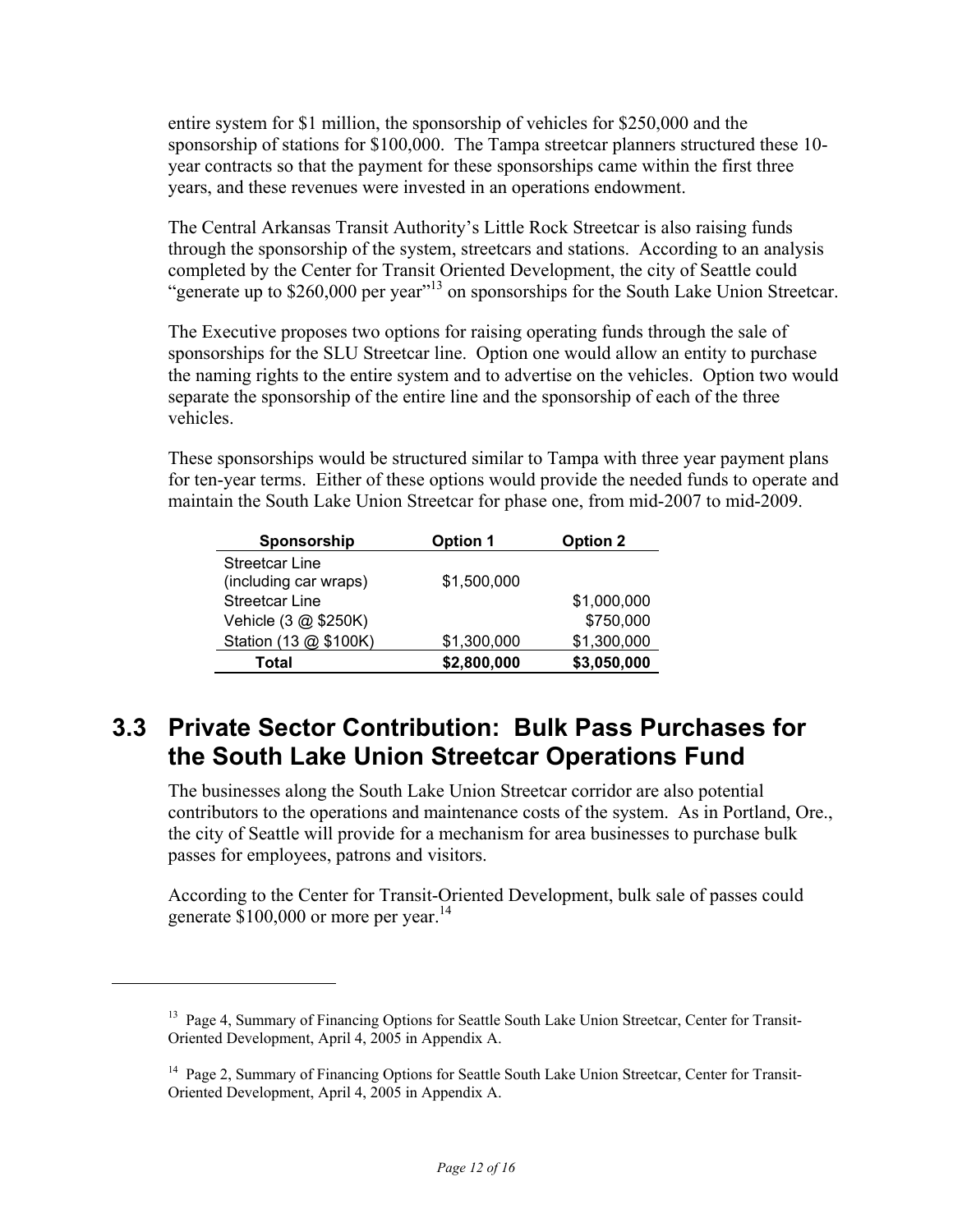The Executive proposes to use the revenues from bulk sale of passes to supplement the South Lake Union Streetcar operations fund. The bulk sales are estimated to generate net revenue of \$28,000 in 2007, and \$117,500 total for phase one.

### **3.4 Phase One: Summary of Sources and Uses**

The following table summarizes the revenue sources for phase one of the South Lake Union Streetcar operations and maintenance financing plan.

|                                                                                       | 2007                         | 2008                            | 2009<br>(Jan-Jun)            | <b>Total Phase</b><br><b>One</b> |
|---------------------------------------------------------------------------------------|------------------------------|---------------------------------|------------------------------|----------------------------------|
| O&M Expense                                                                           | 814,176                      | 1,592,649                       | 777,118                      | 3,183,943                        |
| Revenue Sources<br><b>Farebox Recovery</b><br>FTA 5307/5309<br><b>Operations Fund</b> | 123,750<br>63,000<br>627,426 | 286,318<br>131.040<br>1,175,292 | 163,053<br>68.141<br>545.924 | 573,120<br>262,181<br>2,348,641  |
| Total O&M Revenue                                                                     | 814,176                      | 1,592,649                       | 777,118                      | 3,183,943                        |

### **Table 3.3 Sources for Phase One Operations and Maintenance**

The South Lake Union Streetcar operations fund will generate revenue from the two sources identified above—sponsorships and bulk pass sales. The following table identifies those sources and provides a cash flow analysis to ensure that the operations fund will be able to purchase the amount of service required.

|                                   |           |             | 2009        | Total<br><b>Phase</b> |
|-----------------------------------|-----------|-------------|-------------|-----------------------|
|                                   | 2007      | 2008        | (Jan-Jun)   | <b>One</b>            |
| <b>Operations Fund Sources</b>    |           |             |             |                       |
| Streetcar Line Sponsorship        | \$500,000 | \$500,000   | \$500,000   | \$1,500,000           |
| Station Sponsors (13 @ \$100,000) | \$429,000 | \$429,000   | \$442,000   | \$1,300,000           |
| <b>Bulk Passes</b>                | \$28,000  | \$57,500    | \$32,000    | \$117,500             |
| <b>Cash Flow</b>                  |           |             |             |                       |
| <b>Beginning Balance</b>          | \$957,000 | \$1,316,074 | \$1,114,782 |                       |
| <b>Expenses</b>                   | \$627,426 | \$1,175,292 | \$545,924   |                       |
| <b>Ending Balance</b>             | \$329,574 | \$140,782   | \$568,859   |                       |

### **Table 3.4 Cash Flow Analysis for Operations Fund in Phase One**

As the table shows, the operations fund should maintain a conservative cash position for the first years of operation. At the conclusion of phase one, in mid-2009, the operations fund should have more than \$550,000 on hand.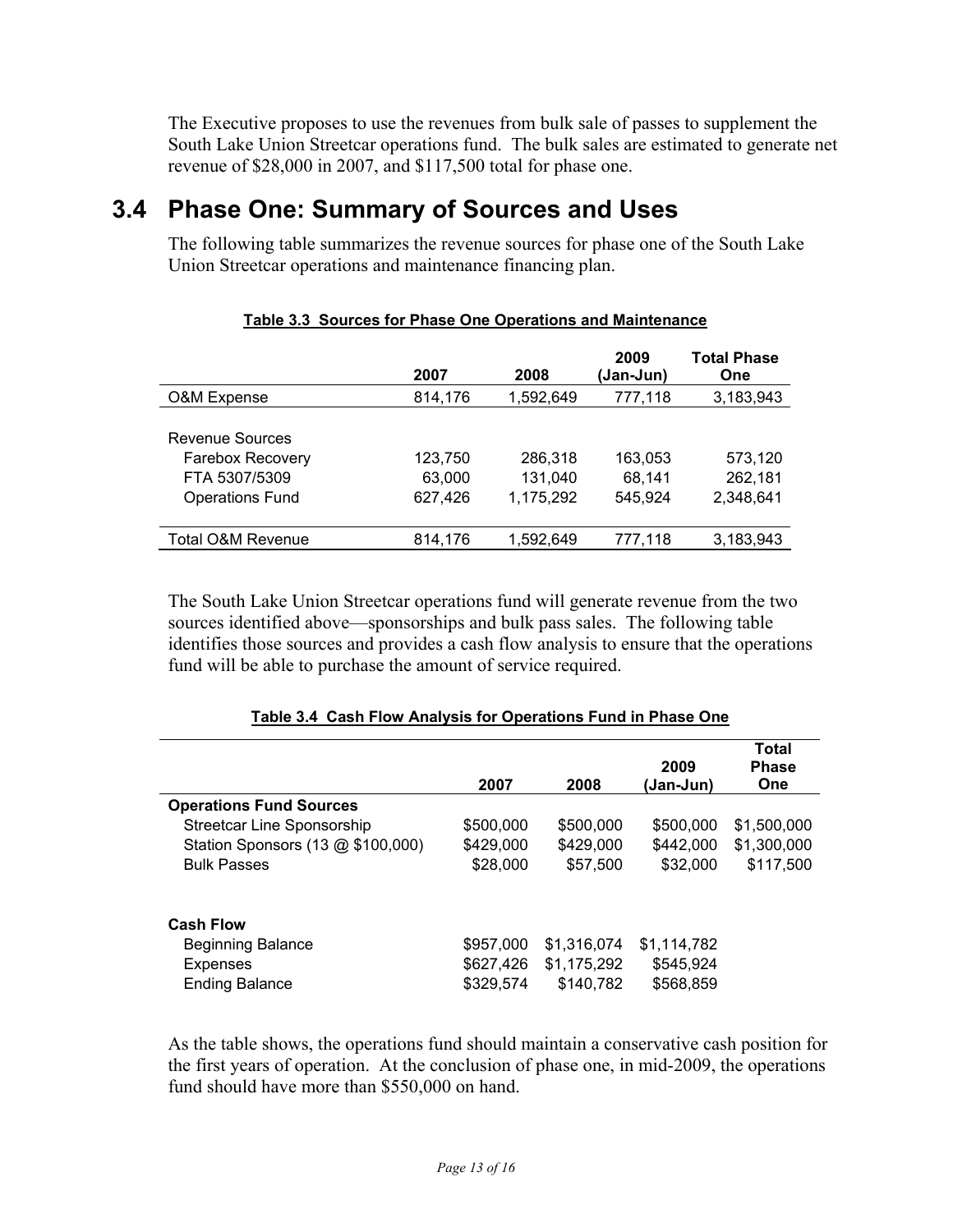### **3.5 Phase Two Overview**

During phase two of operations, the city of Seattle will partner with King County Metro to operate and maintain the South Lake Union Streetcar. As this phase begins, King County Metro will be initiating service in their 2008-2014 Six-Year Plan. During this six-year plan, three important transportation projects are scheduled to occur in Seattle— Sound Transit's LINK Light Rail service will begin, the Seattle Monorail Project's Green Line will begin service and the Alaskan Way Viaduct and seawall project will be initiated. These three transportation projects will have a substantial impact on transit delivery in Seattle. During this period, King County Metro will be able to redeploy transit service in the corridors that LINK and the Green Line operate in. A top priority for new, incremental service in the Seattle sub-area will be for transit links to the LINK Light Rail and Seattle Monorail systems. The South Lake Union Streetcar provides this important feeder service to both systems at the Westlake multi-modal hub.

For this analysis, the city of Seattle assumes that phase two will begin in the summer of 2009. The analysis is extended to 2016, the tenth year of streetcar service. The initial six months of operations will cost \$777,000 and the first full year of operation in phase two will cost \$1.59 million. Each additional year's operations expense is escalated at 2.44 percent.

|             |                      | <u>rable 5.5 Operations and manitenance Obsts for Filase Two</u> |           |           |           |           |           |           |  |  |  |
|-------------|----------------------|------------------------------------------------------------------|-----------|-----------|-----------|-----------|-----------|-----------|--|--|--|
|             | 2009<br>July-<br>Dec | 2010                                                             | 2011      | 2012      | 2013      | 2014      | 2015      | 2016      |  |  |  |
| O&M Expense | 777.118              | 1,592,158                                                        | 1,631,007 | 1,670,804 | 1,711,571 | 1,753,334 | 1,796,115 | 1.839.940 |  |  |  |

**Table 3.5 Operations and Maintenance Costs for Phase Two**

The operations of the service during phase two will be funded through four sources:

- Farebox recovery. The farebox recovery is based upon the ridership projections. At the beginning of phase two, ridership is estimated at 414,000. It is projected to grow to 712,000 riders by 2016. The South Lake Union Streetcar will be fully integrated into the Metro fare system, which is currently \$1.25 for a one-zone, off-peak fare. For this O&M Financing plan, an average fare per boarding of 75 cents is assumed.
- FTA Formula Funds. As the owner of the South Lake Union Streetcar, Seattle will be eligible for Federal Transit Administration 5307 and 5309 formula funds. Based on projections, the South Lake Union Streetcar will generate \$136,000 in 2007, growing to 179,000 by 2016.
- South Lake Union Streetcar Operations Fund. The fund is projected to have approximately \$568,000 as a balance in the summer of 2009. The city will continue to sell bulk streetcar passes in partnership with the area businesses. The city projects that bulk pass sales will generate \$562,000 during phase two.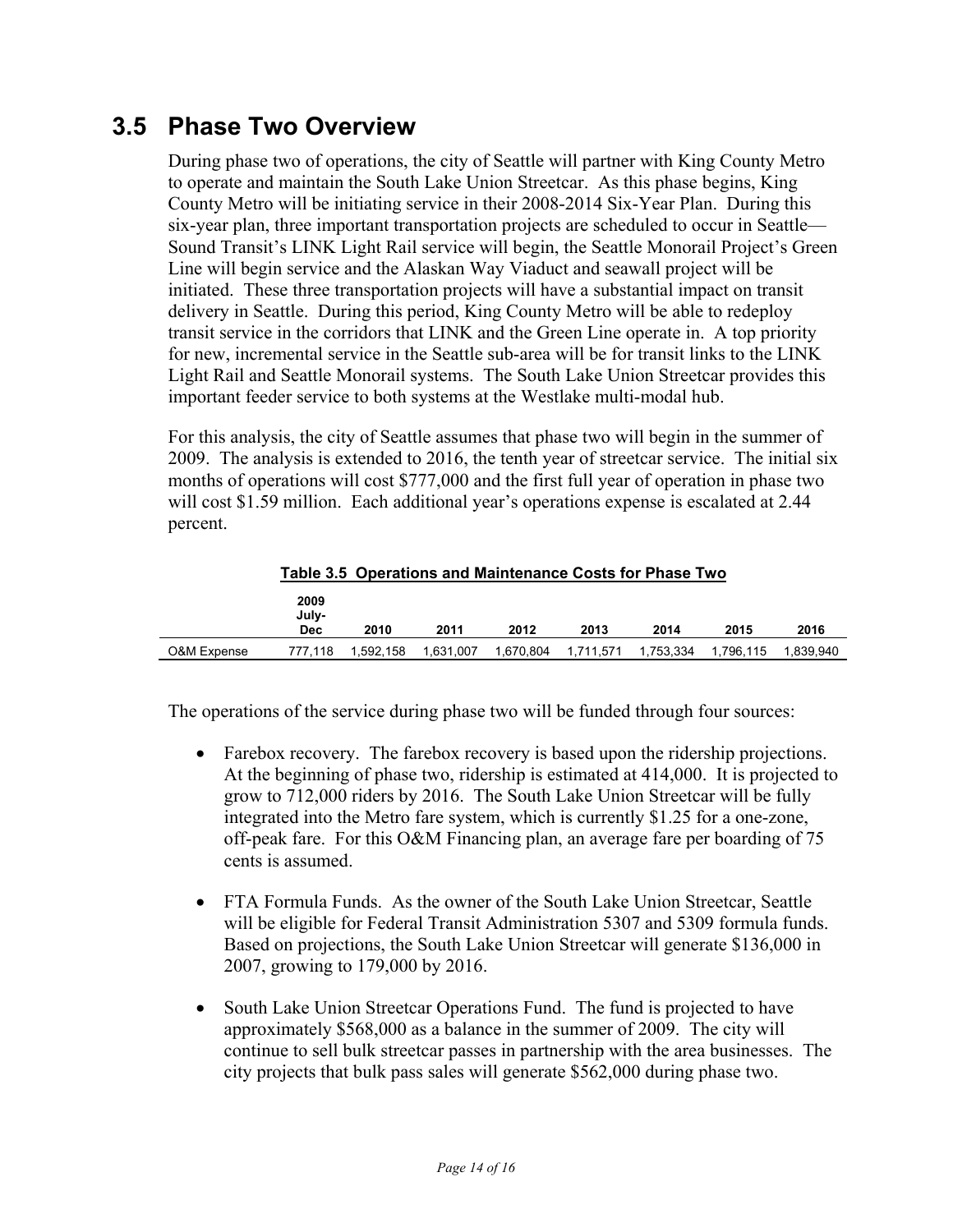• King County Metro. During and subsequent to phase two, King County Metro will dedicate new, incremental service hours to the operations and maintenance of the South Lake Union Streetcar according to an interlocal agreement. It is the intent of the city of Seattle and King County Metro that Metro will contribute 75 percent of the total operation cost minus the farebox recovery during phase two operations.

### **3.6 Phase Two: Summary of Sources and Uses**

The following table summarizes the revenue sources for phase two of the South Lake Union Streetcar operations and maintenance financing plan.

|                                                                                                     | 2009<br>July-<br><b>Dec</b>            | 2010                                     | 2011                                     | 2012                                     | 2013                                     | 2014                                     | 2015                                     | 2016                                     |
|-----------------------------------------------------------------------------------------------------|----------------------------------------|------------------------------------------|------------------------------------------|------------------------------------------|------------------------------------------|------------------------------------------|------------------------------------------|------------------------------------------|
| O&M Expense                                                                                         | 777,118                                | 1,592,158                                | 1,631,007                                | 1,670,804                                | 1,711,571                                | 1,753,334                                | 1,796,115                                | 1,839,940                                |
| Revenue Sources<br>Farebox Recovery<br>FTA 5307/5309<br>King County Metro<br><b>Operations Fund</b> | 163,053<br>68,141<br>460,549<br>85.375 | 366,888<br>141,733<br>918.952<br>164.585 | 408.691<br>147,402<br>916.737<br>158,177 | 451.538<br>153,298<br>914.449<br>151.518 | 495.457<br>159,430<br>912,086<br>144.598 | 540.473<br>165,807<br>909.645<br>137,408 | 586.615<br>172,440<br>907,125<br>129.935 | 633,910<br>179,337<br>904,522<br>122,170 |
| Total O&M Revenue                                                                                   | 777.118                                | 1.592.158                                | 1.631.007                                | 1.670.804                                | 1.711.571                                | 1.753.334                                | 1.796.115                                | 1.839.940                                |

### **Table 3.6 Sources for Phase Two Operations and Maintenance**

During phase two of operations, King County Metro will pay 75% of the operations of the streetcar after farebox recovery. The city of Seattle will pay the remaining 25% through the operations fund and the Federal Transit Administration funds. Given the projections described above for revenue, the operations fund will have a positive balance at the end of the tenth year of operations without the use of city of Seattle general fund revenues.

|                                  | 2009<br>July-Dec | 2010      | 2011      | 2012      | 2013      | 2014      | 2015      | 2016      |
|----------------------------------|------------------|-----------|-----------|-----------|-----------|-----------|-----------|-----------|
| <b>Operations Fund Sources</b>   |                  |           |           |           |           |           |           |           |
| <b>Operation Fund</b><br>Balance | \$568.859        |           |           |           |           |           |           |           |
| <b>Bulk Passes</b>               | \$33,000         | \$67,000  | \$69,680  | \$72.467  | \$75.366  | \$78.381  | \$81.516  | \$84,776  |
| <b>Cash Flow</b>                 |                  |           |           |           |           |           |           |           |
| <b>Beginning Balance</b>         | \$601.859        | \$583.483 | \$488,579 | \$402,869 | \$326,717 | \$260.499 | \$204.607 | \$159,448 |
| Expenses                         | \$85.375         | \$164.585 | \$158.177 | \$151.518 | \$144.598 | \$137.408 | \$129.935 | \$122,170 |
| <b>Ending Balance</b>            | \$516.483        | \$418.899 | \$330.402 | \$251.351 | \$182.118 | \$123.091 | \$74.671  | \$37,278  |